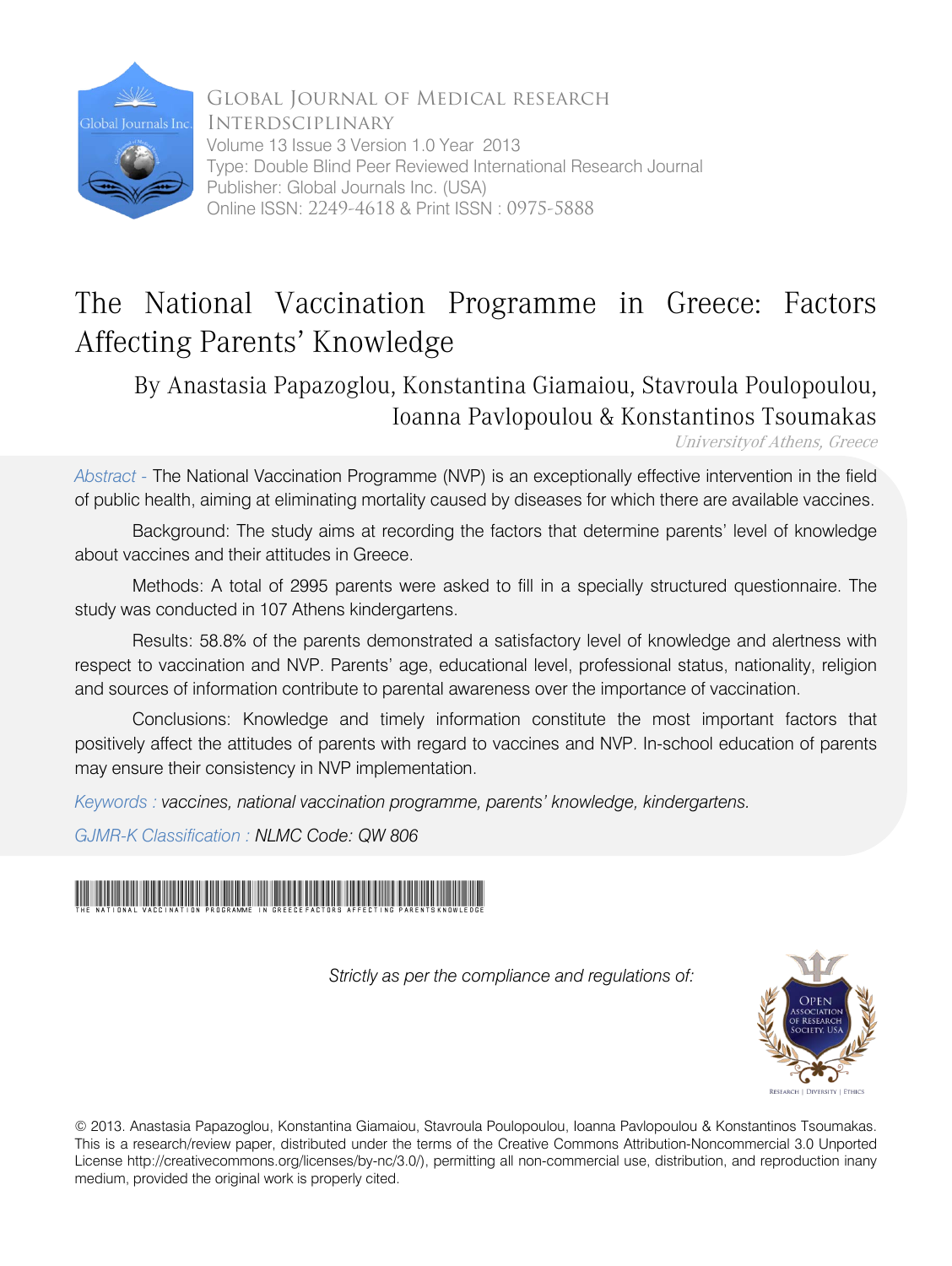# The National Vaccination Programme in Greece: Factors Affecting Parents' Knowledge

Anastasia Papazoglou«, Konstantina Giamaiou«, Stavroula Poulopoulou», Ioanna Pavlopoulou∞ & Konstantinos Tsoumakas ¥

Abstract - The National Vaccination Programme (NVP) is an exceptionally effective interven[tion in the field of pub](mailto:k.giamaiou@hotmail.gr)lic health, aiming at eliminating mortality caused by diseases for which there are available vaccines.

avallable vaccines.<br>Background: The study aims at recording the factors that determine parents' level of knowledge about vaccines and<br>thair attitudes in Craece their attitudes in Greece.

lues in cheece.<br>*Methods:* A total of 2995 parents were asked to fill in a specially structured questionnaire. The study was conducted<br>a specially structured questionnaire. The study was conducted in 107 Athens kindergartens.

ens kindergarens.<br>*Results:* 58.8% of the parents demonstrated a satisfactory level of knowledge and alertness with respect to professional status, nationality, religion and sources of ֧֦֧֘֕֜֡ importance of vaccination. information contribute to parental awareness over the<br>importance of receipation vaccination and NVP. Parents' age, educational level,

 education of parents may ensure their consistency in NVP Conclusions: Knowledge and timely information constitute the most important factors that positively affect the attitudes of parents with regard to vaccines and NVP. In-school implementation.

Keywords : vaccines, national vaccination programme, parents' knowledge, kindergartens.

#### $\mathbf{I}$ **INTRODUCTION**

assive vaccination programmes have contributed to the reduction or even elimination of severe diseases of the previous centuries and **their state of the increding incremental state of the reduction** or even elimination of severe diseases of the previous centuries and their active immunization is recorded as one of the greatest achievements of the  $20<sup>th</sup>$  century.<sup>1-3</sup> This reduction, however, in the occurrence of infectious diseases, due to vaccines, has resulted in ignorance of those diseases' severity in part of the younger parents.<sup>3</sup> Ignorance combined with inadequate advertisement by the media as it regards the vaccines' safety, and the significant increase in the number of mandatory for infants and children vaccines have led to parents' questioning both the necessity and safety of vaccines.<sup>1-3</sup> The current study aims at recording the factors that influence parents' knowledge level concerning vaccination as well as their attitudes and aspects concerning the significance of vaccination during childhood. It also aims at recording the percentage of non-vaccinated children, investigating parents' knowledge level of NVP in Greece, and showing the level

of their agreement with its general implementation. In fact, the study reveals the level of parental awareness, demonstrates the significance of parental education when performing an in-school educational intervention and highlights the responsibility of the health professionals in informing parents about the importance of the vaccination. Despite paediatric consensus in statements and recommendations regarding the importance of vaccination, health professionals in Greece often neglect to inform parents, whereas parents ascribe to lack of valid and timely information the fact that they have not taken any action in that direction.<sup>3</sup>

#### $\Pi$ . **METHODS**

### a) Participants and procedure

A cross-sectional, descriptive, 12-month study was carried out at 107 kindergartens of Athens and one kindergarten at a Hospital of Athens that was selected by draw. The choice of Municipalities was made using this method in order to ensure that the sample included parents from different socio-cultural background. The study began on September, 2009 and ended on July, 2010. A total of 2995 parents answered a specially structured anonymous questionnaire (one questionnaire for each child) concerning previous vaccinations of their children and their knowledge about the importance of vaccination during childhood. The respond rate was 36 %. In particular, 1077 questionnaires were filled in, and 1044 were used. 33 questionnaires were answered by parents that did not have children at pre-school age. A sample of 1044 parents was divided in two groups in order to investigate the factors defining parents' knowledge level on NVP. In particular, it was divided in those with a satisfactory knowledge level (knowledge level ≥50%) and those with a non-satisfactory knowledge level (knowledge level <50%). The independent variables assessed were: child's gender and age, parents' age, educational level, professional status, nationality, religion, and questions concerning parents' views and the previous vaccinations of their children. Specifically, the study examined the child's age, the frequency of vaccinations and the place where vaccinations were administered before the study. The study demonstrated the reasons why infants and children had not been vaccinated before. In addition, questions related to the vaccination establishment in kindergartens were also included. Parents' knowledge and views were assessed through questions related to the prevalence of paediatric

Author *ρ* : Department of Statistics, Athens University of Economics and Business, Athens, Greece. *Authors α σ Ѡ ¥ : Faculty of Nursing, National and Kapodistrian University of Athens, Athens, Greece. E-mail : k.giamaiou@hotmail.gr*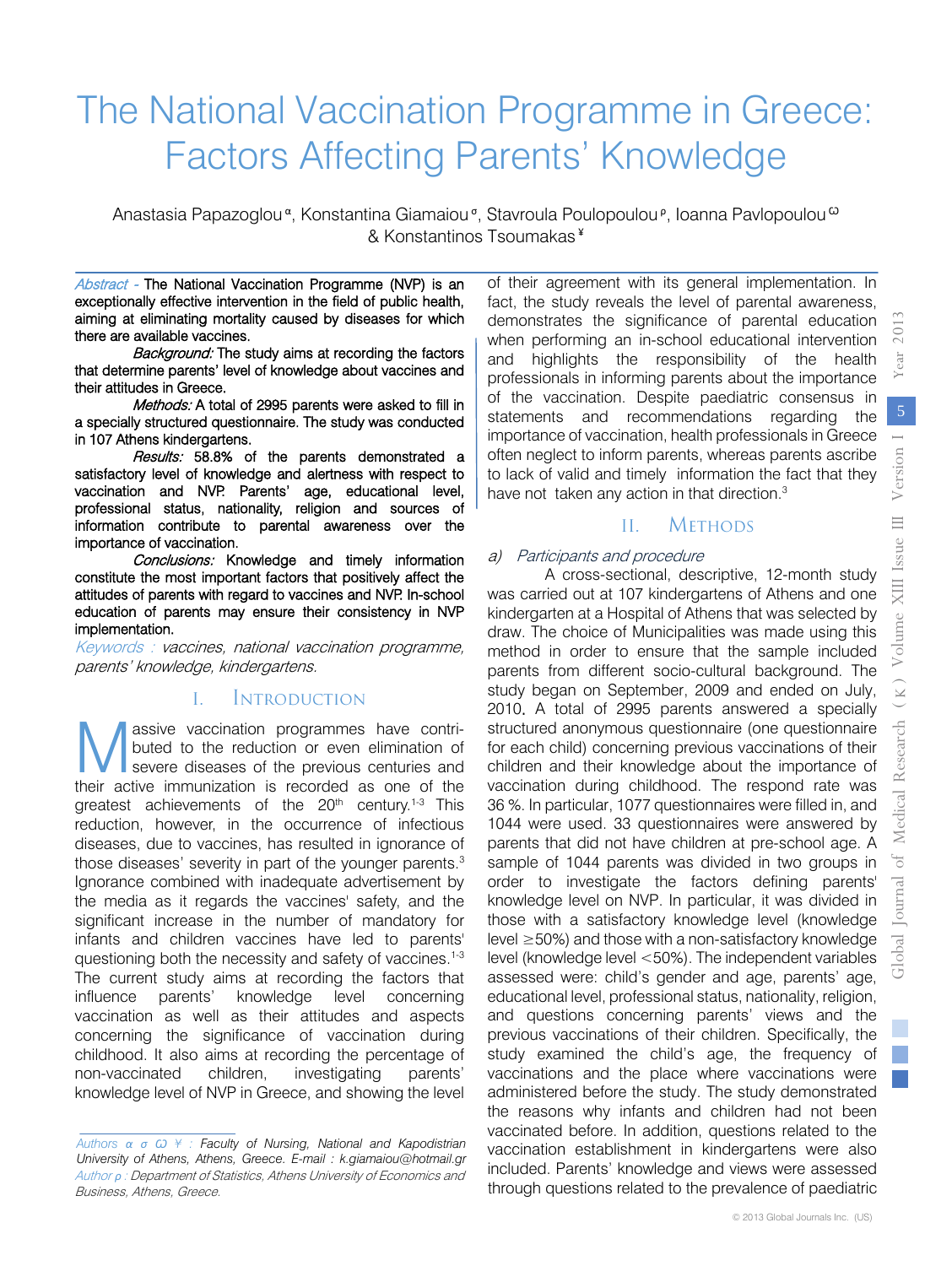diseases that can be eliminated via vaccination, the importance of vaccination screening during childhood and the necessity of being consistent with NVP. All children's parents gave informed consent. The study protocol and the including questionnaire were approved by the Scientific Committee of the Department of Nursing of the National and Kapodistrian University of Athens and by the Directorates of five Municipalities of Athens.

## b) Pilot Study

A pilot study was deemed necessary in order to verify the validity and reliability of the questionnaire. To control the conceptual validity, the questionnaire was given to competent researchers of the field in order to be evaluated. Its content was found to be coherent, precise, complete and clear. The difficulty level of the questionnaire that assesses parents' knowledge concerning NVP and vaccines was initially identified. The pilot study concerning knowledge had a difficulty average of 56.6% and acceptance criterion was higher than 10%. In order to assess the questionnaire's discriminating capacity, the discrimination index of each question was assessed at 0.65 and the acceptable value was above 0.20.<sup>4</sup> A reliability analysis of the questionnaire was held and the internal reliability index Kuder-Richardson 20 (KR 20) was assessed. KR 20 values ranged from 0 to 1 and values higher than 0.7 are generally acceptable.<sup>5</sup> KR 20 reliability index for the entire questionnaire during the pilot study was found to be 0.855.

## c) Statistical Analysis

A "knowledge" score was established in order to investigate parents' knowledge level as regards NVP. Every correct answer was rated with 1, every wrong answer or non-answer with 0 and the percentage of correct answers was assessed against the total number of the questionnaire's questions. The range of the score was 0 (minimum) to 100 degrees (maximum). For the description of constant variables, mean values, medians and standard deviations were used and value range as well. Comparisons of quantity variables were done using the non-parametric Mann-Whitney Test as normality assumption was not met according to the Kolmogorov-Smirnov and Shapiro-Wilk Test. For the comparison of proportions, chi-square and Fisher's exact tests were used. Adjusted odds ratios (OR) with 95% confidence intervals (95% CI) were computed from the results of the logistic regression analyses. Statistical significance was set at 0.05 and analyses were conducted using SPSS statistical software (version 18.0).

#### **RESULTS** III.

A sample of 1044 parents was divided in two groups in order to investigate the factors defining parents' knowledge level on NVP. In particular, it was divided in those with a satisfactory knowledge level (knowledge level higher or equal to 50%) and those with a nonsatisfactory knowledge level (knowledge level less than

50%). 58.8% of parents (614 out of 1044) showed a satisfactory knowledge level. The association of parents' knowledge level with children's demographics is shown in Table 1. Children's demographics (gender and age) don't affect parents' knowledge level while parents' age affects their knowledge level as it regards NVP. Parents with a satisfactory knowledge level are of older age compared to parents with non-satisfactory knowledge level (Table 2) and the difference is statistically significant  $(p<0.0001$  for the mothers and  $p=0.003$  for the fathers). Parents of a higher educational level have a higher level of knowledge with respect to NVP  $(p<0.0001)$ , (Table 3). of satisfactory knowledge are occupied in health The study showed that parents with a higher percentage professions (83.6%), followed by those in the teaching professions (75.8%) and civil servants (74.7%). The lowest percentage of satisfactory knowledge level is shown by workers (14.3%), working mothers (0%) and housewives (37.1%). Moreover, it has been found that parents' nationality (p<0.0001) and religion (p<0.0001) were associated with their level of knowledge. 2/3 of Greek parents have a satisfactory level of NVP knowledge, while only 1/4 of foreigners have a satisfactory knowledge level. Αs it regards religion, 62% (584/943) of the Christian orthodox population have a satisfactory knowledge level contrary to the Catholic population who have a satisfactory knowledge level of 28% (7/25) and the Muslims with a percentage of 12% (3/26). As far as it concerns the rest of religious denominations, it was observed that only 39% (13/33) have a satisfactory knowledge level as it regards vaccination and NVP. As it concerns the information sources and parents' knowledge level on vaccination and NVP, a statistically significant correlation has been observed as it regards the information received by parents with satisfactory knowledge level compared to those with non-satisfactory knowledge level (Table 4). The relation of the independent variables with parents' general level of knowledge concerning vaccination was further studied by applying logistic regression analysis. The estimated model is presented in Table 5. There is an parents' knowledge on vaccination and mother's age. indication of a positive relation between the total level of Specifically, the increase of mother's age by one year increases the relevant likelihood for parents to have a satisfactory knowledge level by 3.5%. Moreover, it was found a statistically significant positive relation between parents' level of knowledge on vaccines and mother's Greek nationality. The likelihood for the parents to have a satisfactory level of knowledge when the mother is Greek is higher than 47.9% compared to a foreign mother. On the contrary, a statistically significant negative relation is shown between the parents' total level of knowledge and the mother's engagement in household activities  $(p=0.028)$  or unemployment  $(p=0.028)$ . Essentially, parents' likelihood of having a satisfactory knowledge level when the mother is occupied in household activities

 $\mathbb{R}^n$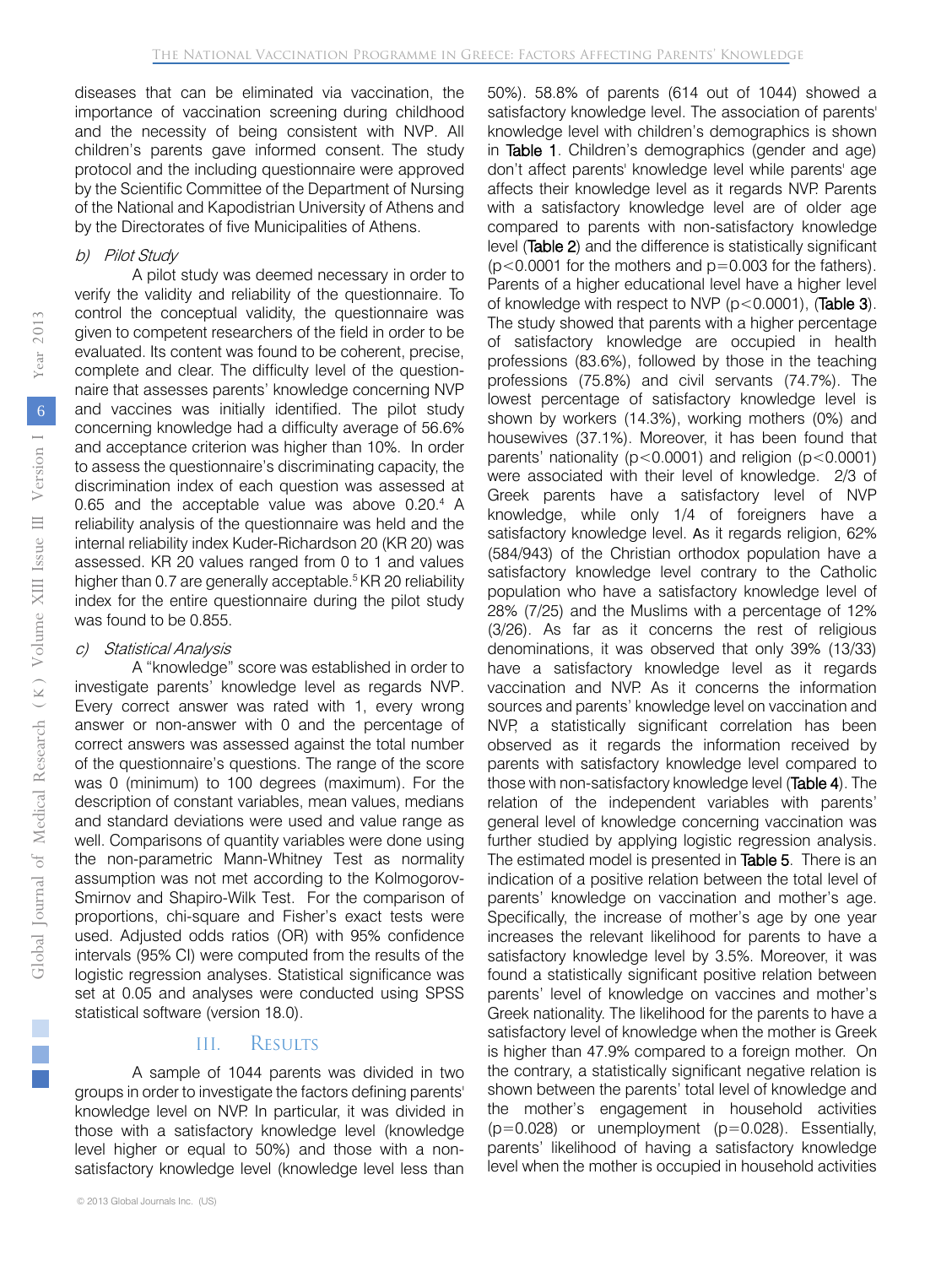is 62.5% lower compared to the ones with a profession, whereas if unemployed this reaches 79.5% lower. Finally, there are indications showing a positive relation between the general level of parents' knowledge on vaccination and NVP and the information received by Paediatricians, General Practitioners, Media and the Internet or other agent. Parents' likelihood of having a satisfactory level of knowledge when informed by Paediatricians is higher than 159.4% compared to the ones that do not get any information from Paediatricians. Parents' likelihood of having a satisfactory level of knowledge when informed by General Practitioners is higher than 212% compared to those that do not get any information from General Practitioners. The relevant likelihood of having a satisfactory level of knowledge when informed by the Media and the Internet is higher than 66.4% compared to the ones that do not have any information from the Media or the Internet. This study showed that NVP is implemented (Charts 1-3). Nevertheless, it seems that some parents' concerns have begun, particularly with regard to new vaccines. Especially for the human papillomavirus vaccine (HPV) that has recently joined the National Immunization Programme, the study found that parents are skeptical in a high percentage about its safety and effectiveness.

#### IV. **DISCUSSION**

Vaccination constitutes an important means of protection against infectious diseases.<sup>6</sup> What vaccines can achieve is to protect both the vaccinated person and the community.<sup>6-7</sup> A first reference to vaccines was made in the 18th century, as Jenner introduced the vaccine against smallpox.<sup>8</sup> At that time, scientists could not foresee that 180 years later this disease would have been eliminated.6-8 Later on, in 1885, Pasteur attempted a successful anti-rabies vaccination using a vaccine made of dried rabbit spinal marrow, with the rabbits having been firstly contaminated with the rabies virus.<sup>9</sup> In 1923, Ramon discovered Diphtheria Toxoid and in 1927 the Tetanus Toxoid.9,10 The first vaccinations, by Jenner and Pasteur, were administered without knowing the immunizing mechanisms involved in vaccination, a knowledge which is essential since it helps health professionals to use vaccines properly, achieving the best immunizing response.<sup>11</sup> Biotechnological development allowed the discovery and production of new vaccines that now have limited side-effects and high efficiency levels.6,12,13 As an example of the optimized vaccines, the acellular pertussis vaccine (DTaP), the smallpox vaccine, and a vaccine against human papillomavirus (HPV) are mentioned. 14-16 Studies showed that parents are concerned about the vaccines' correlation with side-effects, such as autism, multiple sclerosis, peripheral polyneuropathy and allergies.<sup>3,17</sup> In particular, MMR (measles, mumps, and rubella) vaccine's correlation with the appearance of autism has been a serious concern for a number of years, although there are

no indications to justify such a correlation.<sup>17</sup> The first correlations of ΜΜR vaccine with autism were expressed about 12 years ago by A. Wakefield et al.<sup>3,17,18</sup> Their study was considered insufficient due to the small sample and the fact that it was based on parents' reports. Nevertheless, it was observed a significant reduction of vaccination.<sup>2,3,17</sup> Ever since, a number of studies have been conducted, which do not correlate vaccines with the occurrence of autism, while distinguished international organizations, such as Centers for Disease Control (CDC) and the National Health Service (NHS), have supported the use of the vaccines.<sup>3,19,20</sup> It has been shown that many factors influence, either positively or negatively, parents' opinion about vaccination. Knowledge and timely information constitute the most important factors that positively affect the attitudes of parents as it regards vaccines and NVP, while appeasing their concerns, so that the NVP be followed by everyone. In 2005, Paulussen et al. conducted a similar study aiming at recording the fundamental factors based on parents vaccinating their children in the respective NVPs.<sup>21</sup> By the current study it was found that parents wish their children to be vaccinated, believing that vaccination offers them a proper and safe immunization, hence protection, against severe diseases. However, parents' concern was that their children had to get too many vaccines simultaneously. Parents stated that the information they received by Paediatricians might not have been objective and only when vaccination advantages were previously presented it might led them to the Paediatrician office. The researchers deem that parents must be fully informed by Paediatricians in order to prevent information received from non-trusted sources that may discredit vaccines. Downs et al. had mental model interviews with parents, discussing issues pertaining to their children's vaccination and found out that even parents that were initially in favour of their children being vaccinated, expressed some concerns as to whether they had made the right decision or not.<sup>22</sup> Detailed information seems to be helpful and to appease parents' concerns on vaccination issues. <sup>22</sup> Finally, a qualitative study was conducted by Rachel K et al., aiming at researching the decision-making process of the parents who choose not to vaccinate their children, showed that most of the parents considered that their decision is based on valid information, while an equally large number of them did not consider that health professionals provided valid information. <sup>23</sup> It is hence concluded that it is necessary for parents to have access to correct information on vaccines. <sup>23</sup> In 2009 an antivaccine climate was created in Greece by the outbreak of influenza. 24-26 Data from the Greek Pandemic Committee report that, by the misinformation carried out for three months, saying that the vaccine is dangerous or should not be administered to children, damage was unavoidable. By the outbreak of influenza, different views were presented in scientific field on the safety and

2013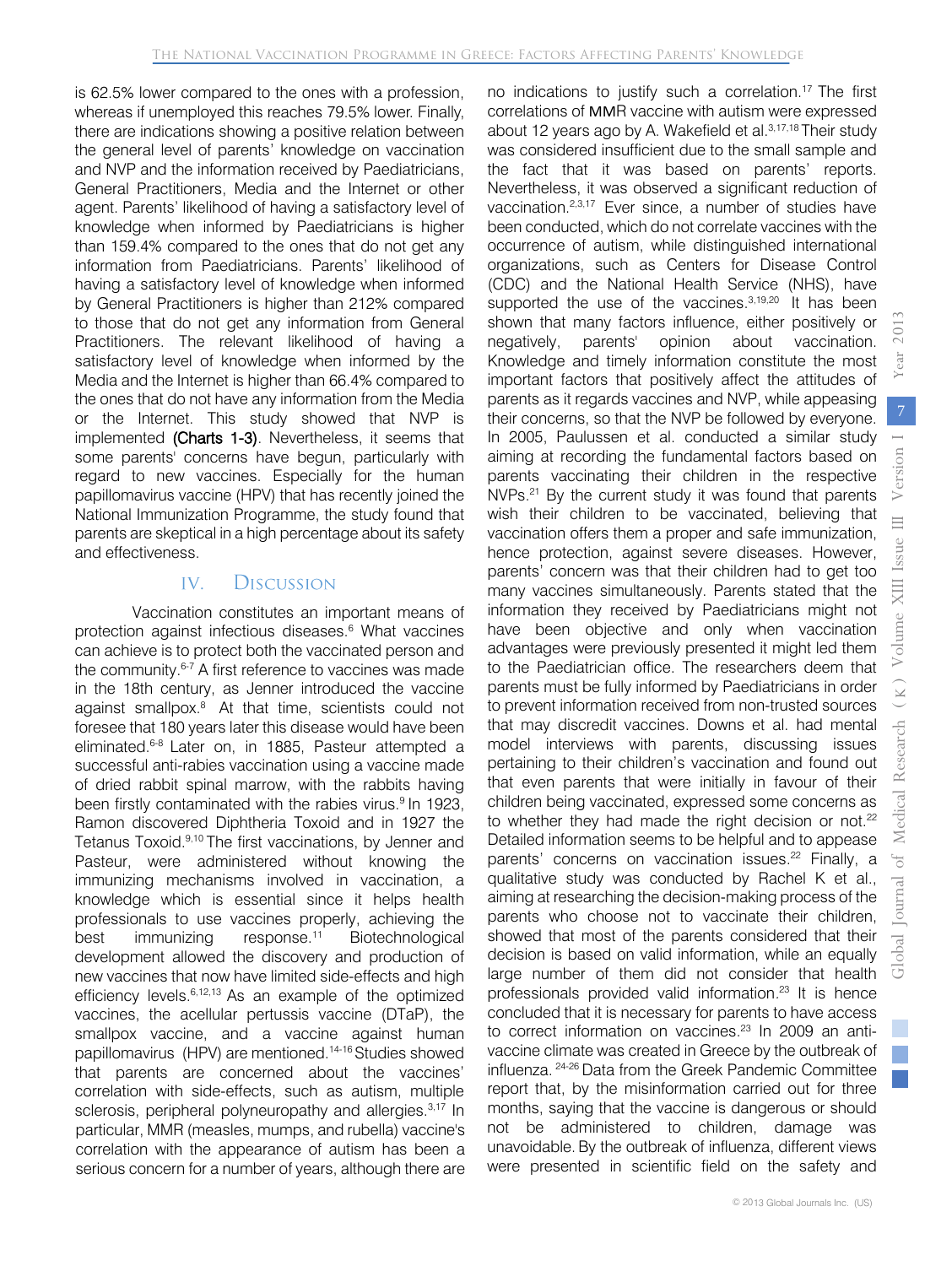vaccine is blameless.24-26 The controversies and tensions necessity of the vaccine until they finally decided that the that occurred resulted in the parents' concerns about the safety of all vaccines and the risks posed to the occurrence of side effects. Data from the Greek Pandemic Committee show a decreased consumption of vaccines in the quarter December 2009 to February 2010, which indicates that parents have lost their trust in vaccines.<sup>24</sup>This study showed that NVP is implemented, but, nevertheless, it seems that some parents' concerns have begun, particularly with regard to new vaccines. <sup>27-29</sup> Especially for the human papillomavirus vaccine (HPV) that has recently joined the National Immunization Programme, the study found that parents are skeptical in a high percentage about its safety and effectiveness. However, parents who had satisfactory knowledge level in matters concerning vaccines and are aware of HPV vaccine, would administer the vaccine to their children. In similar studies performed abroad on the acceptance of new vaccine in the mandatory vaccination of each country, it was found that parents, who were informed about the risks their children were running after infection with HPV and the cervical cancer as well, accepted vaccination at higher rates.27-29 Through recording and studying the factors that act on parents' opinion about vaccines it seems that knowledge and timely information positively affect parental attitude as it regards the implementation of the NVP. This is the role that scientific community and health professionals are obliged to assume, that is, to respect the concerns expressed by parents, deal with their questions and convince them on the necessity as well as on the safety of vaccines. Before the problem gets worse, it would be good to begin organized programmes of parents' information, either through the primary centers for counseling young parents, or in kindergartens through scheduled meetings and parents' information by health professionals. Health professionals need to be constantly updated on new developments in the vaccine field and convince skeptical parents with scientific criteria for the necessity of vaccinations, stating in any case that the unvaccinated children are at increased risk of developing serious diseases with incalculable consequences for their health.

## a) Limitations

The study had several limitations. The main limitation was that the dispensation of the matter to conduct the study was based on researchers' disposition in each kindergarten to distribute questionnaires diligently. Another limitation was the lack of uniformity of the sample as far as nationality is concerned. Probably affecting the sample in this way. Nevertheless, this some parents did not answer the questionnaire because they could not understand the questions (foreigners), epidemiological study aimed at finding out whether the NVP is implemented as it concerns the residing paediatric population in Greece or not, and recognising the

significance of educating the parents about the NVP implementation.

#### CONCLUSIONS  $V_{\cdot}$

NVP and promoting awareness constitute important means of protection against infectious diseases. <sup>6</sup>What vaccines can achieve is to protect both the vaccinated person and the community. <sup>6-7</sup> When comparing knowledge level of parents who agree and those who disagree with the observance of National Immunization Programme, it was found that most of those who agree (60%) have a satisfactory knowledge level, as opposed to those who disagree. It was found that parents who have followed and completed the National Immunization Programme have a satisfactory knowledge level ( $p = 0,004$ ) compared with those who have not completed this programme. A 96.1% of the parents' state that they keep abreast of new developments in vaccines by Paediatricians, while a second important source of information are the Media and the Internet (33.6%). It was shown that the majority of parents (81.7%) are skeptical as to the safety and effectiveness of new vaccines, such as the vaccine against HPV and Rota. The parents' intention to vaccinate their children with new vaccines depends on whether they know or not the side effects of these vaccines, e.g. for HPV, Rota ( $p = 0.001$ ). Even though the NVP is mandatory, some parents question both the necessity and the safety of vaccines, which furthermore endangers a child's life. In-school education seems to be of vital importance in the parents' compliance with NVP. However, more studies are needed to ensure that there is evidence of the incorporation of the recommendations concerning the importance of NVP during childhood. It is essential to inform parents with respect to the significance of vaccination, and the consequences of their ignorance. It is also necessary that medical personnel should take action with respect to its implementation and thus contribute to public awareness. Health professionals are a catalyst for community awareness, screening and prevention with respect to elimination of infectious diseases.

#### VI. ACKNOWLEDGEMENT

We wish to thank the managers of the kindergartens whose assistance was crucial for the accomplishment of the study. We also thank parents for their willingness to participate in the study.

## References Références Referencias

 1. Centers for Disease Control and Prevention Practices Provisional Recommendations. [updated *[Internet]*. Advisory Committee on Immunization http://www.cdc.gov/vaccines/recs/provisional/defaul 2010 Oct 1; cited 2010 Oct 24]. Available from: t.htm.

 $\mathbb{R}^n$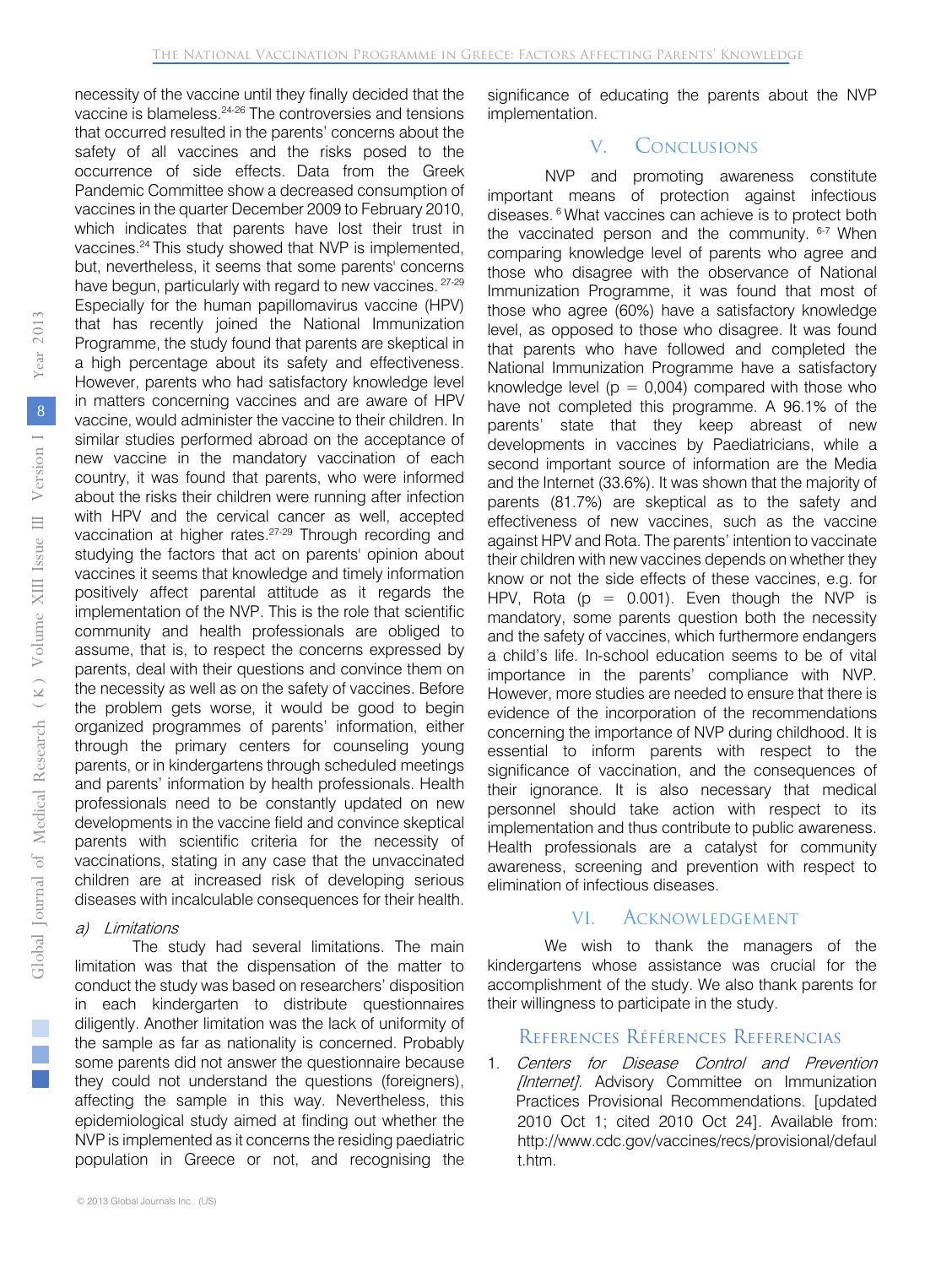- 2. US Department of Health and Human Services [Internet]. Advisory Commission on Childhood ensation/accv.htm. Vaccines (ACCV). 2010 Jul [cited 2010 Oct 26]. Available from: http://www.hrsa.gov/vaccinecomp-
- 3. Papaevangelou V. Parents' reserves and concerns on vaccination safety and necessity. Developments in Paediatric Diagnostics and Treatment. Ed. II Paediatric Clinic of Athens University. 2009, 29: 35-52.
- and testing, 2nd ed. Boston, MA: Allyn and 4. Wiersma W., Jurs S.G. Educational measurement Bacon1990.
- 5. Kuber G.F., Richardson M.W. The theory of the estimation of the test reliability. Psychometrica 1937; 2:151-160.
- 6. *McInnes IB, Schett G.* Nat Rev Immunol. 2007; 7(6): 429-442.
- comprehending immune response. Konstantopoulos 7. Kanariou M. Vaccine immunization, Progress in Α. Vaccines in Greece. Editions of Hellenic Paediatrics Society. Athens, 2000:45–48.
- 8. Koteli *Α*. Smallpox: a disease old as time. History of Medicine. Medical News 2006, 44:80-83.
- 9. *Lombard M, Pastoret P.-P, Moulin A.-M.* A brief history of vaccines and vaccination, Rev. sci. tech. off. int. Epiz., 2007, 26 (1), 29-48.
- 10. Plotkin SL, Plotkin SA. A short history of vaccination. In: Plotkin SA, Orenstein WA, Offit PA (ed). Vaccines. 5th ed. PA Saunders, Philadelphia, 2007:1-11.
- 11. Konstantopoulos A. Immune response to vaccines. Vaccines. Athens Medical Society. Editions X. Kattamis, Athens, 1995: 14-22.
- 12. Konstantopoulos A. Vaccine Scheduling New vaccines. Clinical Paediatrics. Zeta Editions. Athens, 2006: 213-219.
- 13. National Vaccination Committee. National Vaccination Program, Pediatrics 2006, 69:78-82.
- 14. Nikolopoulos D. Vaccination in countries of the European Union. Konstantopoulos Α Vaccines in Greece. Editions of the Hellenic Paediatric Society, Athens, 2000: 61-78.
- 15. Nguyen HQ, Jumaan AO, Seward JF. Decline in Mortality Due to Varicella after Implementation of Varicella Vaccination in the United States. N Engl J Med 2005, 352:450-458.
- 16. Vazquez M, Shapiro ED. Varicella Vaccine and Infection with Varicella–Zoster Virus. N E[ngl J Med](http://content.nejm.org/)  [2005](http://content.nejm.org/), 352:439-440.
- 17. De Stefano F. Vaccines and autism: evidence does not support a casual association. Clin Pharmacol Ther 2007, 82:756-759.
- 18. Wakefield AJ, Murch SH, Anthony A et al. Ileallymfoid-nodular hyperplasia, non-specific colitis, and pervasive developmental disorder in children. Lancet 1998, 351:637-41.
- 19. Measles, Mumps, and Rubella (MMR), Vaccine and Autism Fact Sheet. [Internet] http://www.cdc.gov/ od/science/iso/concerns/ mmr\_autism\_factsheet. hm.
- [Internet] http://www.mmrthefacts.nhs.uk/. 20. MMR the facts, NHS Immunisation information.
- decisions to vaccinate their child. Vaccine 2006, 21. Paulussen TG, [Hoekstra F, Lanting CI, Buijs GB,](http://www.cdc.gov/od/science/iso/concerns/mmr_autism_factsheet.htm)  [Hira](http://www.cdc.gov/od/science/iso/concerns/mmr_autism_factsheet.htm)sing RA. Determinants of Dutch parents' 24:644-6[51.](http://www.mmrthefacts.nhs.uk/)
- vaccination comprehension and decisions. Vaccine 22. Downs JS, Bruine de Bruin W, Fischhoff B. Parents' 2008, 26:1595-1607.
- to immunize: are parents making informed 23. Rachel K Sporton, Sally-Anne Francis. Choosing not decisions? Famile Practice 2001, 18 (2):181-188.
- Gourgoulianis K, Hadjichristodoulou C. Influenza A (H1N1) Among Healthcare workers in 24. Rachiotis G , Mouchtouri V A, Kremastinou J, Low Acceptance of vaccination against 2009 Pandemic Greece. Eurosurveillance, Volume 15, Issue 6, 11 February 2010.
- 25. Tsolia MN, Logotheti I, Papadopoulos NG et al. Impact of influenza infection in healthy children examined as outpatients and their families. Vaccine. 2006 Aug 14; 24(33-34):5970-6. Epub 2006 [May 17.](http://www.ncbi.nlm.nih.gov/pubmed?term=Tsolia%20MN%5BAuthor%5D&cauthor=true&cauthor_uid=16759761)
- vaccination? [Internet] Available from: 26. European Centre for Diseases Prevention and Control (ECDC). Why health care workers are [apriority](http://www.ncbi.nlm.nih.gov/pubmed/?term=Tsolia+MN%2C+Logotheti+I%2C+Papadopoulos+NG) group for pandemic influenza A (H1N1) http://ecdc.europa.eu/en/activities/sciadvice/Pages/ Activities\_ScientificAdvice.aspx
- 27. *Davis K. Dickman G.D, Ferris D.* Human Papillomavirus Vaccine Acceptability among Parents [of 10 to 15 year old Adolescents. J Low Genit Tract](http://ecdc.europa.eu/en/activities/sciadvice/Pages/Activities_ScientificAdvice.aspx)  Dis.2004; [8\(3\):188-194.](http://ecdc.europa.eu/en/activities/sciadvice/Pages/Activities_ScientificAdvice.aspx)
- 28. Lenselink CH, Gerritus MMJ, Melchers WJG. Parrental acceptance of Human Papillomavirus Vaccines, Eur J Obstet Gynecol Reprod Biol.2008; 137(1):103-107.
- 29. Ferris D., Horn L., Waller J. L. Parental Acceptance of a Mandatory HPV Vaccination Progam. JAm Board Fam Med. 2010; 23(2):220-229.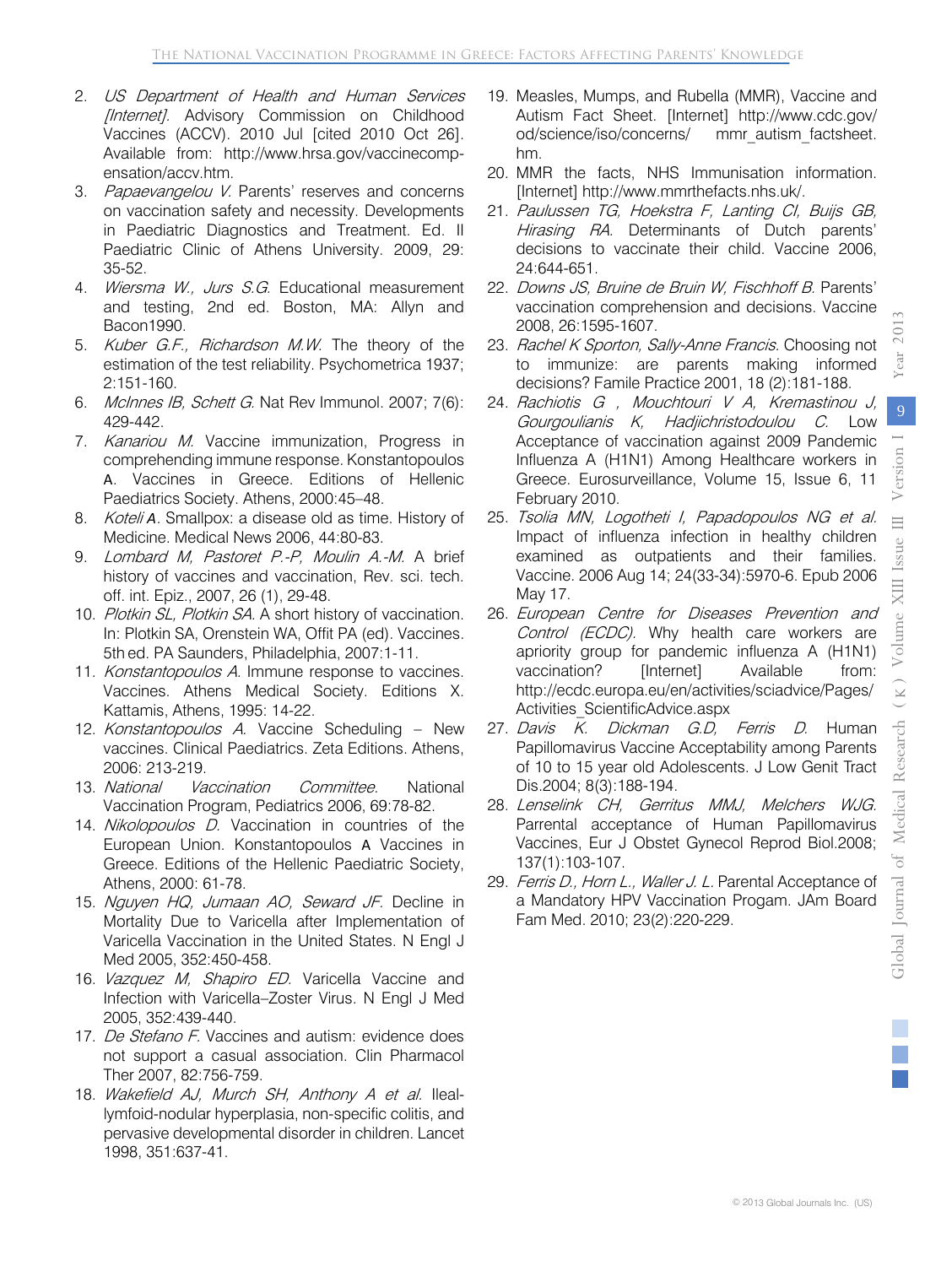| Table 1: Association of the general level of parental knowledge about NVP with child's gender and age |  |  |
|-------------------------------------------------------------------------------------------------------|--|--|
|                                                                                                       |  |  |

|                              | General level of parental knowledge |              |                    |
|------------------------------|-------------------------------------|--------------|--------------------|
|                              | Non-satisfactory                    | Satisfactory | p-value            |
| Child's gender               | N(% )                               | N(% )        |                    |
| Male                         | 206(40.1)                           | 308 (59.9)   | 0.658a             |
| Female                       | 216(41.5)                           | 304 (58.5)   |                    |
| Child's age (months)         |                                     |              |                    |
| Average ± Standard deviation | $46 \pm 12$                         | $45 \pm 11$  |                    |
| Median (Range)               | 48 (14 - 84)                        | $48(4 - 72)$ | 0.240 <sup>b</sup> |

a Fisher's Exact Test

b Mann-Whitney Test

Table 2: Association of the general level of parental knowledge about NVP with parents' age

| General level of parental knowledge |                  |               |                      |  |  |
|-------------------------------------|------------------|---------------|----------------------|--|--|
| Parents' age                        | Non-satisfactory | Satisfactory  | p-value <sup>b</sup> |  |  |
| Mother's age (years)                |                  |               |                      |  |  |
| $Average \pm SD$                    | $35 \pm 5$       | $36 + 4$      |                      |  |  |
| Median (Range)                      | $35(22 - 53)$    | $36(22 - 52)$ | < 0.0001             |  |  |
| Father's age (years)                |                  |               |                      |  |  |
| $Average \pm SD$                    | $39 + 6$         | $40 + 6$      |                      |  |  |
| Median (Range)                      | $38(26 - 79)$    | $39(24 - 73)$ | 0,003                |  |  |

**b Mann-Whitney Test** 

Table 3 : Association of the general level of parental knowledge about NVP with parental educational level

|                                     | General level of parental knowledge |                     |                      |
|-------------------------------------|-------------------------------------|---------------------|----------------------|
| Parental educational level          | Non-satisfactory                    | <b>Satisfactory</b> | p-value <sup>c</sup> |
| Mother's education                  | N (%)                               | N (%)               |                      |
| Grammar School                      | 3(75)                               | 1(25)               |                      |
| Primary School                      | 12 (70.6)                           | 5(29.4)             |                      |
| Primary Junior High School          | 10 (62.5)                           | 6(37.5)             |                      |
| Junior High School                  | 49 (68.1)                           | 23 (31.9)           |                      |
| Vocational, Technical School        | 50 (56.8)                           | 38 (43.2)           |                      |
| Senior High-School                  | 9(75)                               | 3(25)               |                      |
| High-School                         | 149 (42.3)                          | 203 (57.7)          | $<$ 0,0001           |
| <b>Higher Technical Educational</b> | 39(26.2)                            | 110 (73.8)          |                      |
| Institute                           |                                     |                     |                      |
| University                          | 72 (33.6)                           | 142 (66.4)          |                      |
| Post-graduate studies               | 25 (24.3)                           | 78 (75.7)           |                      |
| Father's education                  | N (%)                               | N (%)               |                      |
| Grammar School                      | 1(25)                               | 3(75)               |                      |
| Primary School                      | 8(66.7)                             | 4(33.3)             |                      |
| Primary Junior High School          | 15 (65.2)                           | 8(34.8)             |                      |
| Junior High School                  | 24 (41.4)                           | 34(58.6)            |                      |
| Vocational, Technical School        | 48 (47.5)                           | 53 (52.5)           |                      |
| Senior High-School                  | 18 (75)                             | 6(25)               |                      |
| High-School                         | 160 (43.5)                          | 208 (56.5)          |                      |
| Higher Technical Educational        | 51 (37)                             | 87 (63)             | $<$ 0,0001           |
| Institute                           |                                     |                     |                      |
| University                          | 58 (32.2)                           | 122 (67.8)          |                      |
| Post-graduate studies               | 22 (22.2)                           | 77 (77.8)           |                      |

<sup>c</sup>Pearson Chi-Square

 $\mathbb{R}^n$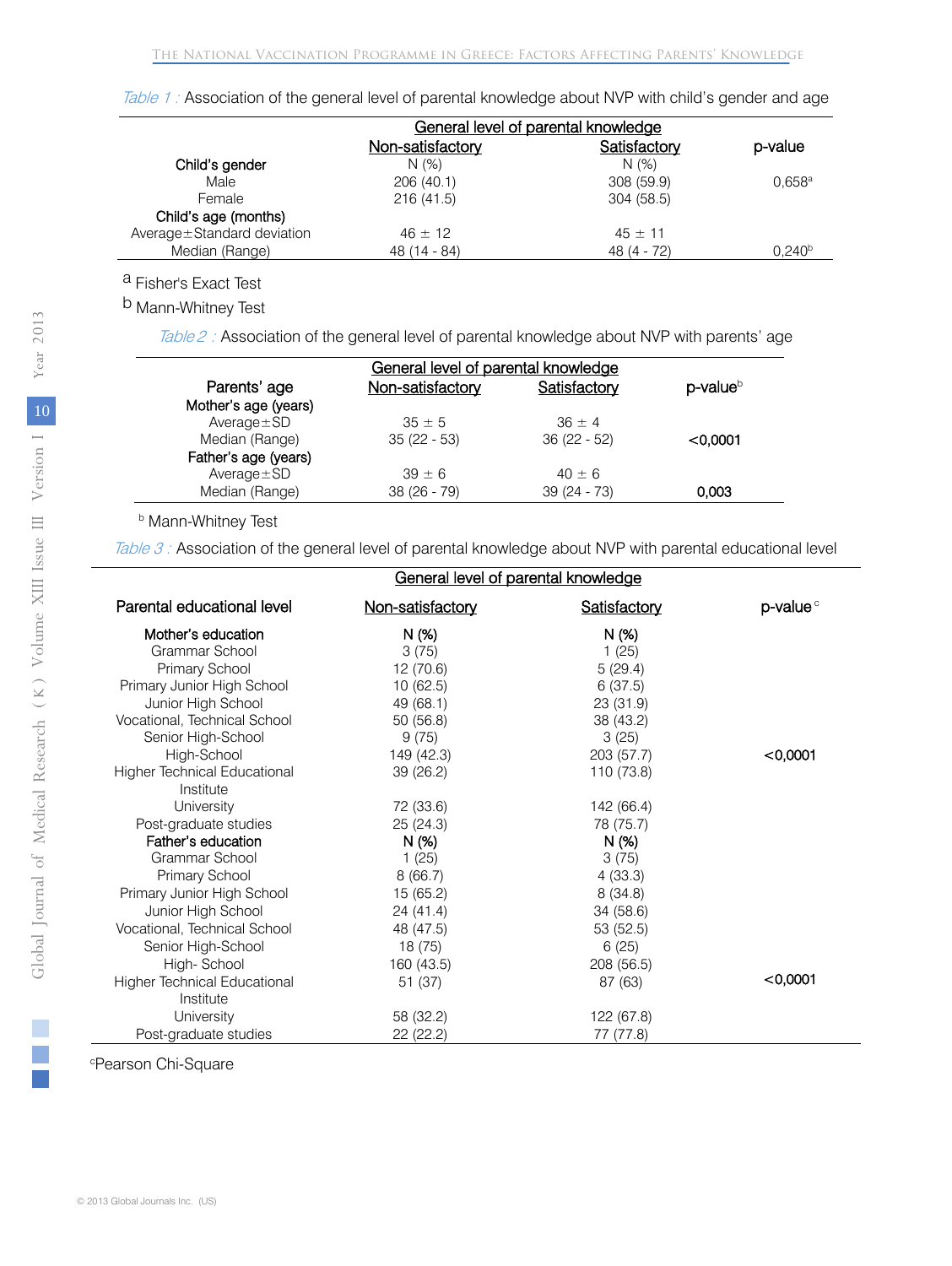|                             |           | General level of parental knowledge |              |                      |
|-----------------------------|-----------|-------------------------------------|--------------|----------------------|
|                             |           | Non-satisfactory                    | Satisfactory |                      |
| Information sources         |           | N(%)                                | N(%)         | p-value <sup>a</sup> |
| Paediatrician               | No.       | 26(6.1)                             | 15(2.4)      | 0,005                |
|                             | Yes       | 403 (93.9)                          | 599 (97.6)   |                      |
| <b>General Practitioner</b> | <b>No</b> | 418 (97.4)                          | 552 (89.9)   | < 0.001              |
|                             | Yes       | 11(2.6)                             | 62(10.1)     |                      |
| School                      | <b>No</b> | 406 (94.6)                          | 571 (93)     | 0.304                |
|                             | Yes       | 23(5.4)                             | 43(7)        |                      |
| Media, Internet             | <b>No</b> | 327 (76.2)                          | 366 (59.6)   | < 0.001              |
|                             | Yes       | 102 (23.8)                          | 248 (40.4)   |                      |
| Family                      | <b>No</b> | 403 (93.9)                          | 577 (94)     | 1.000                |
|                             | Yes       | 26(6.1)                             | 37(6)        |                      |
| Other                       | No.       | 421 (98.1)                          | 569 (92.7)   | < 0.001              |
|                             | Yes       | 8(1.9)                              | 45 (7.3)     |                      |

<sup>a</sup> Fisher's Exact Test

 $\ddot{\phantom{a}}$ 

 Table 5 : Odds Ratios (OR) and 95% Confidence Intervals (95% CI) derived from multiple logistic regression analysis with dependent the variable presented if the level of parental knowledge is satisfactory or not

|                              | B        | $(OR)$ e <sup>B</sup> |       | 95% CI for e <sup>B</sup> |                  |
|------------------------------|----------|-----------------------|-------|---------------------------|------------------|
| Mother's age (years)         | 0.035    | 1.035                 | 1.001 | 1.071                     | p-value<br>0.045 |
| Parents' education           |          |                       |       |                           | 0.043            |
| Grammar School               | 0.132    | 1.141                 | 0.099 | 13.096                    | 0.916            |
| Primary School               | $-0.701$ | 0.496                 | 0.107 | 2.304                     | 0.371            |
| Primary Junior High School   | $-1.359$ | 0.257                 | 0.082 | 0.804                     | 0.020            |
| Junior High School           | 0.238    | 1.269                 | 0.546 | 2.948                     | 0.580            |
| Vocational, technical school | $-0.783$ | 0.457                 | 0.229 | 0.913                     | 0.027            |
| Senior High School           | $-1.499$ | 0.223                 | 0.070 | 0.717                     | 0.012            |
| Mother's Nationality (Greek) | 1.479    | 4.390                 | 2.793 | 6.901                     | 0.000            |
| Mother's professional status |          |                       |       |                           | 0.002            |
| Civil Servant                | $-0.181$ | 0.834                 | 0.385 | 1.810                     | 0.647            |
| Private Employee             | $-0.637$ | 0.529                 | 0.263 | 1.063                     | 0.074            |
| Teacher, Professor           | 0.003    | 1.003                 | 0.430 | 2.337                     | 0.995            |
| Health professional          | 0.503    | 1.654                 | 0.609 | 4.494                     | 0.324            |
| Housework                    | $-0.980$ | 0.375                 | 0.157 | 0.899                     | 0.028            |
| Unemployed                   | $-1.583$ | 0.205                 | 0.064 | 0.659                     | 0.008            |
| Information sources          |          |                       |       |                           |                  |
| Paediatrician                | 0.953    | 2.594                 | 1.076 | 6.256                     | 0.034            |
| <b>General Practitioner</b>  | 1.138    | 3.120                 | 1.508 | 6.458                     | 0.002            |
| Media, Internet              | 0.509    | 1.664                 | 1.204 | 2.300                     | 0.002            |
| Other                        | 1.551    | 4.717                 | 1.837 | 12.112                    | 0.001            |



Yes: 99.23% No: 0.77% Pie chart 1 : Parent's compliance rate with the NVP